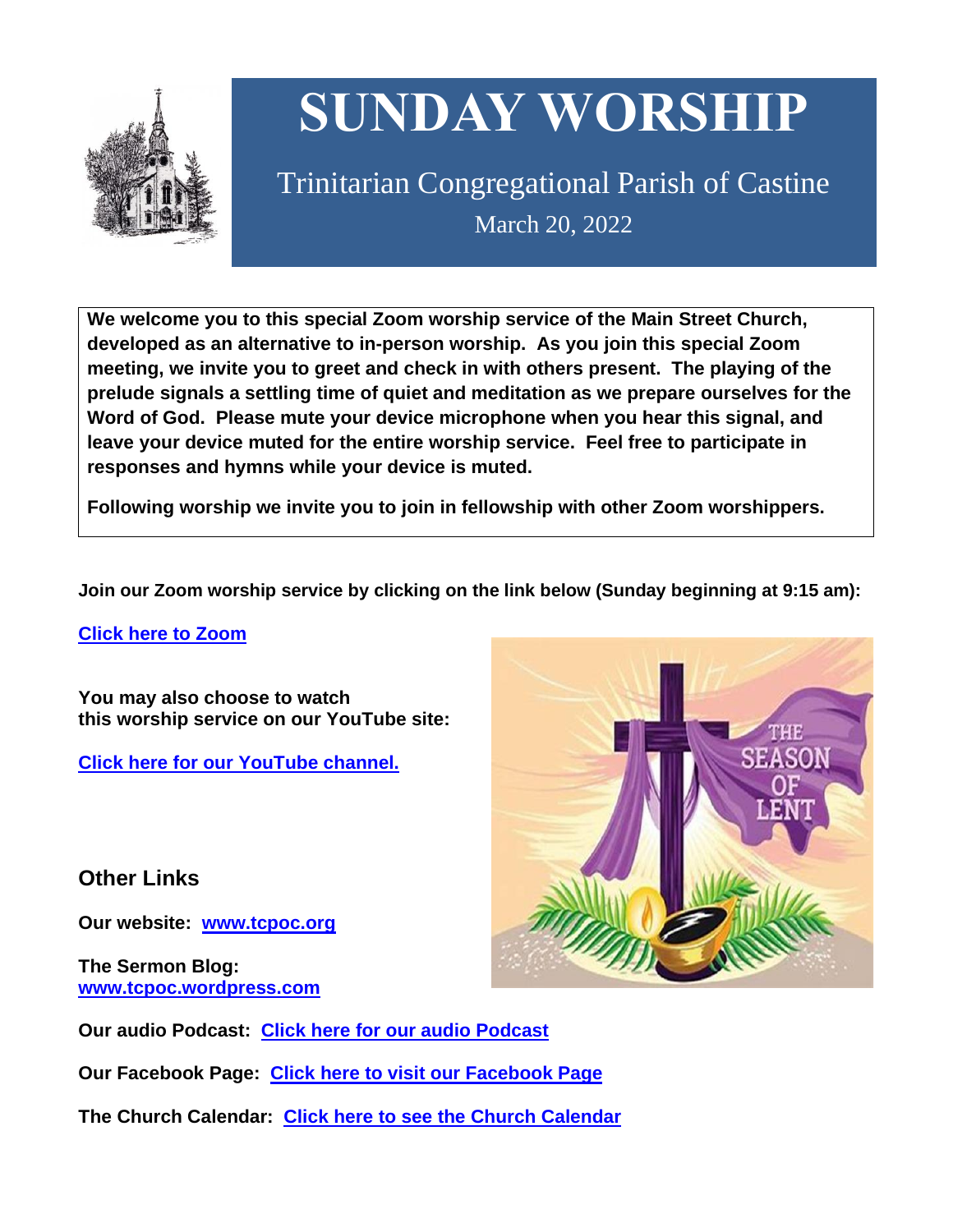# **Order of Worship TRINITARIAN CONGREGATIONAL PARISH OF CASTINE UNITED CHURCH OF CHRIST Castine, Maine Lent III**

March 20, 2022 9:30 am Pastor: Rev. Robert Vagt Guest Musician: Dana Polojarvi Deacon: Roberta Boczkiewicz & Cora Hutchinson Lector: John Cunningham Zoom/YouTube Host: Amy Stewart Communication and Amy Stewart

Ministers: All Members

# GATHERING AS A COMMUNITY OF FAITH

*We welcome you to worship in this special place, and hope that you feel free to greet your friends and neighbors as you arrive. Please let the playing of the organ prelude signal a settling time of quiet and meditation as we prepare ourselves for the Word of God.*

PRELUDE

# GREETINGS AND ANNOUNCEMENTS **INTERLUDE**

\*CALL TO WORSHIP **(Responsively)** Everyone who thirsts:

**Come to the waters, seek the Lord, repent and return so that you may live.** All who are hungry for righteousness:

**Come to the waters, seek the Lord, repent and return so that you may live.** All who need the help of God:

**Come to the waters, seek the Lord, repent and return so that you may live.**

\*OPENING HYMN *There's a Wideness in God's Mercy* NC 23

*There's a wideness in God's mercy, like the wideness of the sea; There's a kindness in God's justice, which is more than liberty. There's no place where earthly sorrows are more felt than in God's heaven; There's no place where earthly failings have such kindly judgment given.*

*For the love of God is broader than the measures of our minds; And the heart of the Eternal is most wonderfully kind. If our love were but more faithful, we would gladly trust God's word; And our lives would show thanksgiving for the goodness of our God.*

# \*PRAYER OF INVOCATION **(Unison)**

**We seek you in your word, O God, as though we are searching for water in a dry and weary land. By the power of your Holy Spirit, may this word be to us a rich feast, satisfying the soul. Then with our mouth, we will praise you; and with our lives, we will bless you, our Host and our Hope. Amen.**

A TIME WITH ALL GOD'S CHILDREN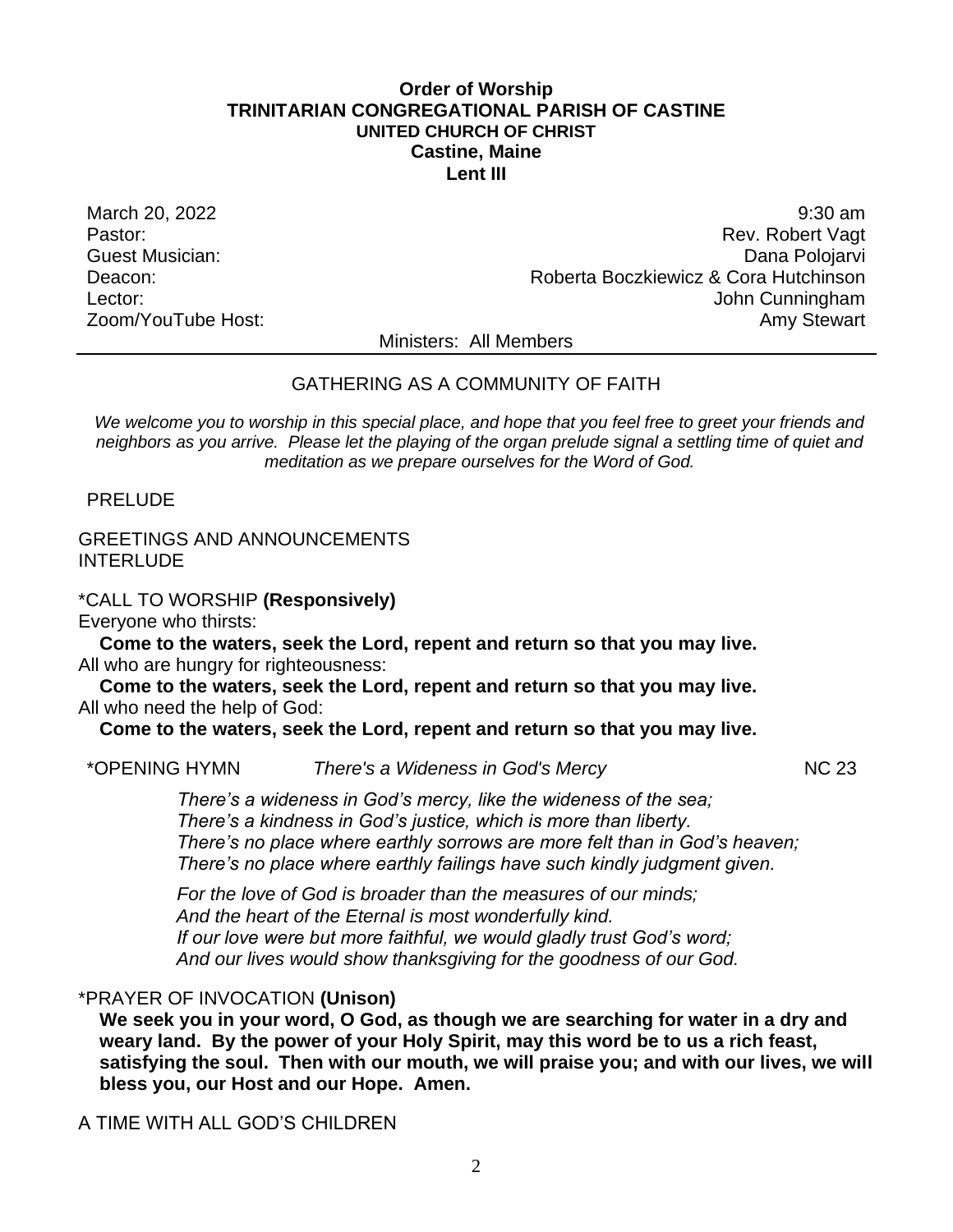# PRAYER OF CONFESSION **(Unison)**

**Holy God, we confess that we have grown complacent in our response to you. You set before us a rich feast of blessing, but we are drawn to lesser things that cannot satisfy. You call us to attend to urgent needs in the world, but we indulge in our own desires. Our ways are not your ways; our thoughts do not ascend to your thoughts. Forgive us when we fall short of your claim upon our lives. Disturb our complacency and quicken our desire for a more fruitful life.**

*A moment for silent prayer*

# **ASSURANCE OF PARDON**

\*GLORIA PATRI **(Unison)** P 513 **Glory be to the Father, and to the Son, and to the Holy Ghost. As it was in the beginning, is now and ever shall be, world without end. Amen. Amen.**

### HEARING THE WORD

# **Isaiah 55:1 - 9**

<sup>1</sup>Ho, everyone who thirsts, come to the waters; and you that have no money, come, buy and eat! Come, buy wine and milk without money and without price. <sup>2</sup>Why do you spend your money for that which is not bread, and your labor for that which does not satisfy? Listen carefully to me, and eat what is good, and delight yourselves in rich food. <sup>3</sup>Incline your ear, and come to me; listen, so that you may live. I will make with you an everlasting covenant, my steadfast, sure love for David. <sup>4</sup>See, I made him a witness to the peoples, a leader and commander for the peoples. <sup>5</sup>See, you shall call nations that you do not know, and nations that do not know you shall run to you, because of the Lord your God, the Holy One of Israel, for he has glorified you.

 $6$ Seek the Lord while he may be found, call upon him while he is near; <sup>7</sup> let the wicked forsake their way, and the unrighteous their thoughts; let them return to the Lord, that he may have mercy on them, and to our God, for he will abundantly pardon. <sup>8</sup>For my thoughts are not your thoughts, nor are your ways my ways, says the Lord.  $9$ For as the heavens are higher than the earth, so are my ways higher than your ways and my thoughts than your thoughts.

# **Psalm 63:1 - 8**

O God, you are my God, I seek you,

**my soul thirsts for you;**

my flesh faints for you,

**as in a dry and weary land where there is no water.**

So I have looked upon you in the sanctuary,

**beholding your power and glory.**

Because your steadfast love is better than life,

**my lips will praise you.**

So I will bless you as long as I live;

**I will lift up my hands and call on your name.**

My soul is satisfied as with a rich feast,

**and my mouth praised you with joyful lips** when I think of you on my bed,

**and meditate on you in the watches of the night;** for you have been my help,

**and in the shadow of your wings I sing for joy.** My soul clings to you;

**your right hand upholds me.**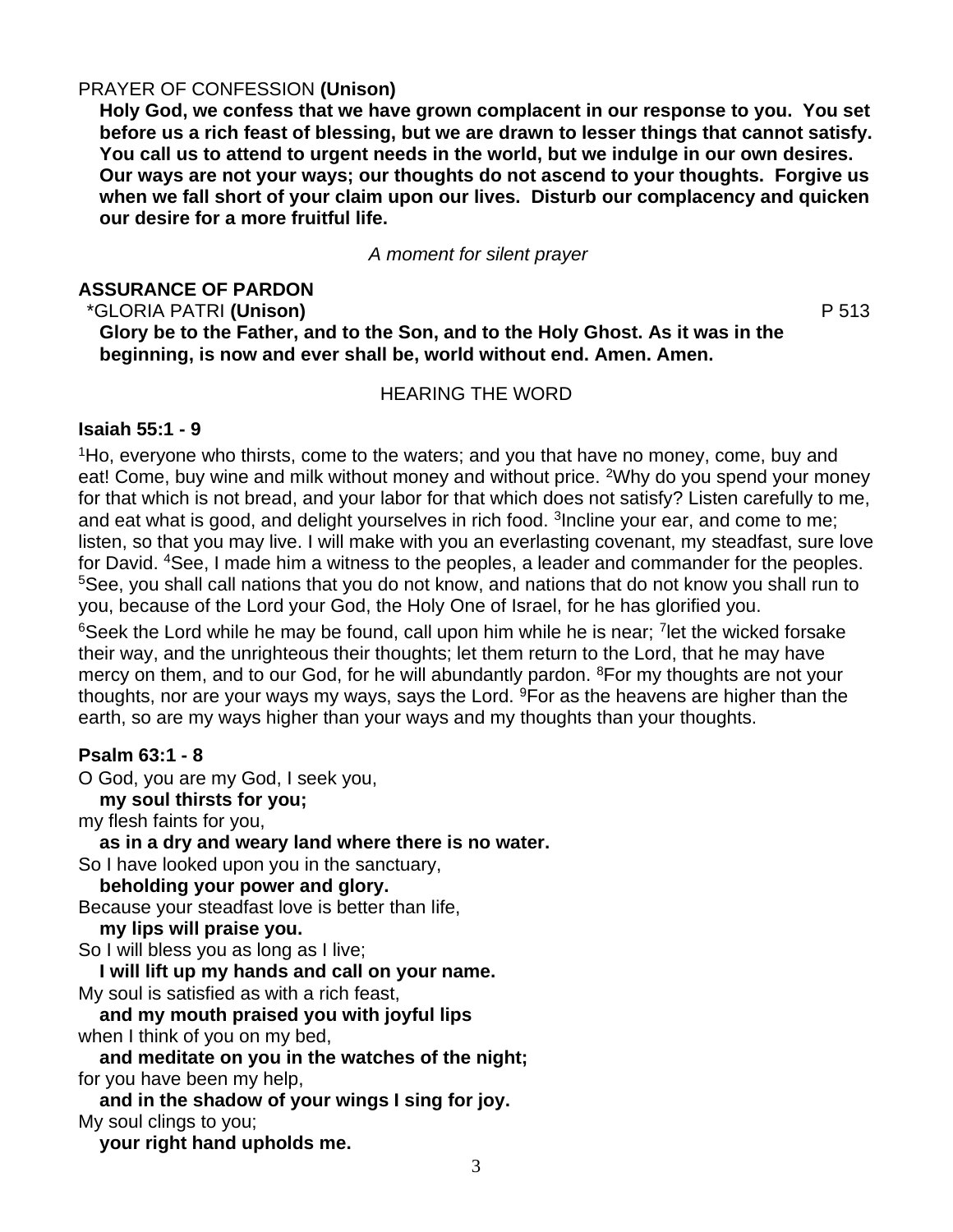# **1 Corinthians 10:1 - 13**

<sup>1</sup> do not want you to be unaware, brothers and sisters, that our ancestors were all under the cloud, and all passed through the sea, <sup>2</sup>and all were baptized into Moses in the cloud and in the sea,  $3$  and all ate the same spiritual food,  $4$  and all drank the same spiritual drink. For they drank from the spiritual rock that followed them, and the rock was Christ. <sup>5</sup>Nevertheless, God was not pleased with most of them, and they were struck down in the wilderness.

 $6$ Now these things occurred as examples for us, so that we might not desire evil as they did.  $7$ Do not become idolaters as some of them did; as it is written, "The people sat down to eat and drink, and they rose up to play." <sup>8</sup>We must not indulge in sexual immorality as some of them did, and twenty-three thousand fell in a single day. <sup>9</sup>We must not put Christ to the test, as some of them did, and were destroyed by serpents. <sup>10</sup>And do not complain as some of them did, and were destroyed by the destroyer. <sup>11</sup>These things happened to them to serve as an example, and they were written down to instruct us, on whom the ends of the ages have come. <sup>12</sup>So if you think you are standing, watch out that you do not fall. <sup>13</sup>No testing has overtaken you that is not common to everyone. God is faithful, and he will not let you be tested beyond your strength, but with the testing he will also provide the way out so that you may be able to endure it.

Congregational Response *Spirit of the Living God* NC 283 *Spirit of the living God, fall afresh on me; Spirit of the living God, fall afresh on me. Melt me, mold me, fill me, use me. Spirit of the living God, fall afresh on me.*

# **Luke 13:1 - 9**

<sup>1</sup>At that very time there were some present who told him about the Galileans whose blood Pilate had mingled with their sacrifices. <sup>2</sup>He asked them, "Do you think that because these Galileans suffered in this way they were worse sinners than all other Galileans? <sup>3</sup>No, I tell you; but unless you repent, you will all perish as they did. <sup>4</sup>Or those eighteen who were killed when the tower of Siloam fell on them—do you think that they were worse offenders than all the others living in Jerusalem? <sup>5</sup>No, I tell you; but unless you repent, you will all perish just as they did."

 $6$ Then he told this parable: "A man had a fig tree planted in his vineyard; and he came looking for fruit on it and found none. <sup>7</sup>So he said to the gardener, 'See here! For three years I have come looking for fruit on this fig tree, and still I find none. Cut it down! Why should it be wasting the soil?' <sup>8</sup>He replied, 'Sir, let it alone for one more year, until I dig around it and put manure on it. <sup>9</sup>If it bears fruit next year, well and good; but if not, you can cut it down.""

| *HYMN                                                                                                                                         | <b>Amazing Grace</b>                                                                                                                         | <b>NC 547</b> |
|-----------------------------------------------------------------------------------------------------------------------------------------------|----------------------------------------------------------------------------------------------------------------------------------------------|---------------|
| Amazing grace, how sweet the sound,<br>That saved a wretch like me!<br>I once was lost, but now am found,<br>Was blind but now I see.         | Through many dangers, toils, and snares,<br>I have already come;<br>'Tis grace has brought me safe thus far,<br>And grace will lead me home. |               |
| 'Twas grace that taught my heart to hear,<br>And grace my fears relieved;<br>How precious did that grace appear<br>The hour I first believed! | My God has promised good to me,<br>Whose word my hope secures;<br>God will my shield and portion be<br>As long as life endures.              |               |
|                                                                                                                                               | When we've been there ten thousand years,<br>Bright shining as the sun                                                                       |               |

Bright shining as the sun, We've no less days to sing God's praise Than when we'd first begun.